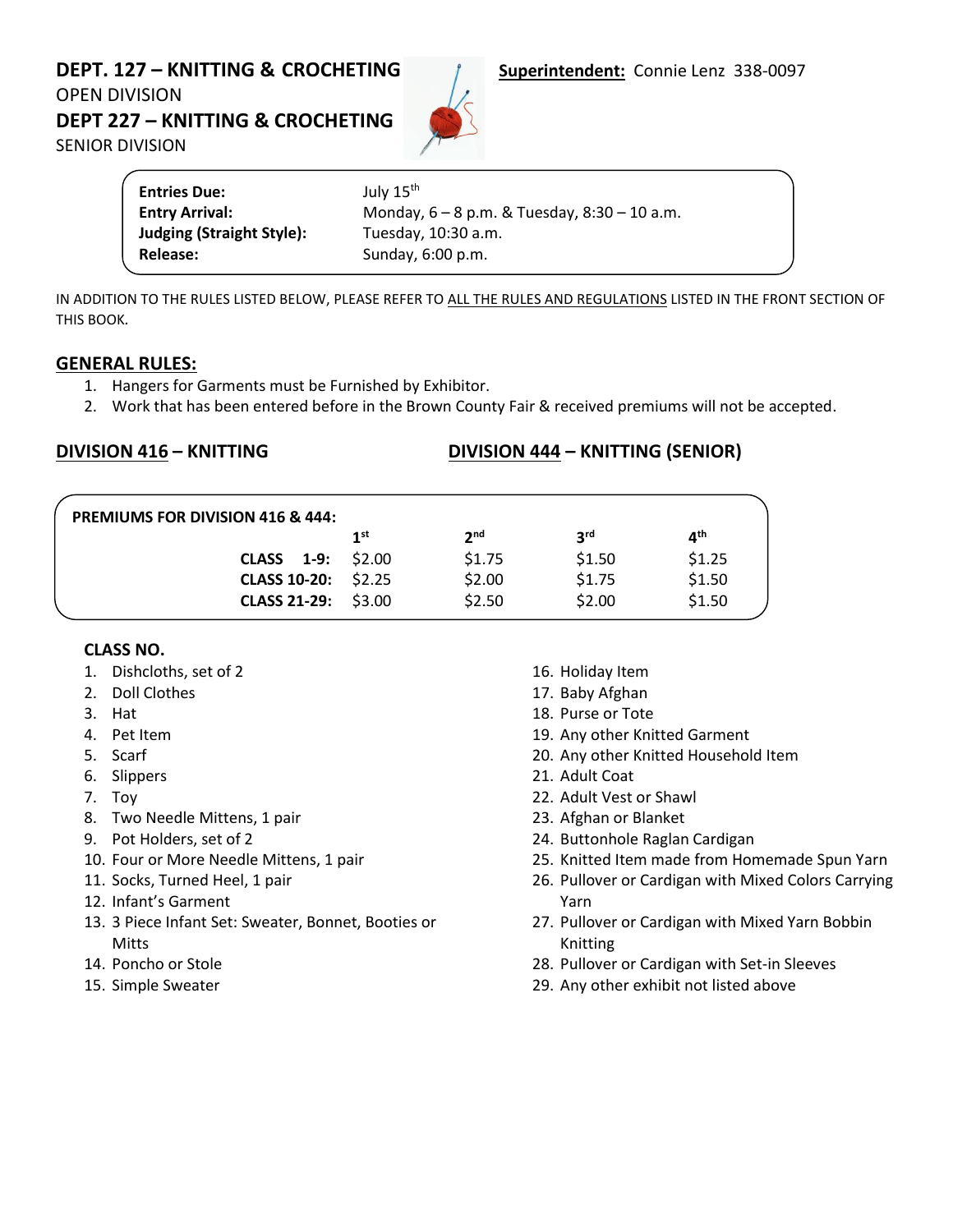## **DIVISION 417 – CROCHETING DIVISION 445 – CROCHETING (SENIOR)**

| <b>PREMIUMS FOR DIVISION 417 &amp; 445:</b> |     |                                                                  |            |                 |  |  |
|---------------------------------------------|-----|------------------------------------------------------------------|------------|-----------------|--|--|
|                                             | 1st | 2 <sub>nd</sub>                                                  | <b>3rd</b> | 4 <sup>th</sup> |  |  |
|                                             |     | \$2.00                                                           | \$1.75     | \$1.50          |  |  |
|                                             |     | \$2.25                                                           | \$2.00     | \$1.50          |  |  |
|                                             |     | \$2.50                                                           | \$2.00     | \$1.50          |  |  |
|                                             |     | CLASS 1-23: \$2.25<br>CLASS 24-31: \$2.50<br>CLASS 32-36: \$3.00 |            |                 |  |  |

#### **CLASS NO.**

| 1. | <b>Adult Coat</b>                              | 19. Scarf                                     |
|----|------------------------------------------------|-----------------------------------------------|
| 2. | Baby Afghan                                    | 20. Simple Sweater                            |
| З. | Basket                                         | 21. Slippers                                  |
|    | 4. Blouse                                      | 22. Socks, 1 pair                             |
| 5. | Chair Pads, 2                                  | $23.$ Toy                                     |
|    | 6. Crochet Edgings (i.e. Handkerchiefs, Pillow | 24. Afghan Sampler                            |
|    | Cases, Towels, Dresser Scarves)                | 25. Crocheted Item made from Hand-spun Yarn   |
| 7. | Dishcloths, set of 2                           | <b>26.</b> Doily, over 14"                    |
| 8. | Doily, under 14"                               | 27. Hairpin Lace, 8" or over                  |
| 9. | Doll Clothes, 2-3 pieces                       | 28. Purse or Tote                             |
|    | 10. Hairpin Lace, under 8"                     | 29. Sweater                                   |
|    | <b>11. Hat</b>                                 | <b>30.</b> Tablecloth                         |
|    | 12. Holiday Item                               | 31. Wall Hanging                              |
|    | 13. Infant's Garment                           | 32. Afghan made with Granny Squares or Motif  |
|    | 14. Mittens                                    | 33. Afghan using more than One Color          |
|    | 15. Ornaments, set of 3                        | 34. Bedspread                                 |
|    | 16. Pillow                                     | <b>35.</b> Shawl or Vest                      |
|    | 17. Placemats                                  | <b>36.</b> Any other exhibit not listed above |
|    | <b>18. Rug</b>                                 |                                               |

## **DIVISION 418 – TATTING DIVISION 446 – TATTING (SENIOR)**

| <b>PREMIUMS FOR DIV. 418 &amp; 446:</b>                                  | 1 <sup>st</sup> | 2 <sup>nd</sup> | 3 <sup>rd</sup>                        | 4 <sup>th</sup>    |  |  |
|--------------------------------------------------------------------------|-----------------|-----------------|----------------------------------------|--------------------|--|--|
|                                                                          | \$2.00          | \$1.75          | \$1.50                                 | \$1.25             |  |  |
| <b>CLASS NO.</b>                                                         |                 |                 |                                        |                    |  |  |
| 1. Tatting as Edging                                                     |                 |                 | 5.                                     | Tatting on Jewelry |  |  |
| <b>Tatting on Clothing</b><br>2.                                         |                 | 6.              | Tatting on Stationery or Card          |                    |  |  |
| <b>Tatting on Decoration or Ornament</b><br>З.                           |                 |                 | 7. Any other exhibit not listed above  |                    |  |  |
|                                                                          |                 |                 |                                        |                    |  |  |
| <b>Tatting on Home Furnishing</b><br>4.                                  |                 |                 |                                        |                    |  |  |
|                                                                          |                 |                 | <b>DIVISION 447 - FELTING (SENIOR)</b> |                    |  |  |
| <b>DIVISION 419 - FELTING</b><br><b>PREMIUMS FOR DIV. 419 &amp; 447:</b> | 1 <sup>st</sup> | 2 <sup>nd</sup> | 3 <sup>rd</sup>                        | 4 <sup>th</sup>    |  |  |
|                                                                          | \$2.00          | \$1.75          | \$1.50                                 | \$1.25             |  |  |
| <b>CLASS NO.</b>                                                         |                 |                 |                                        |                    |  |  |
| Garment                                                                  |                 |                 | 5.<br>Mittens                          |                    |  |  |
| Hat<br>2.                                                                |                 |                 | Purse or Tote<br>6.                    |                    |  |  |

4. Household Item

8. Any other Felted Item